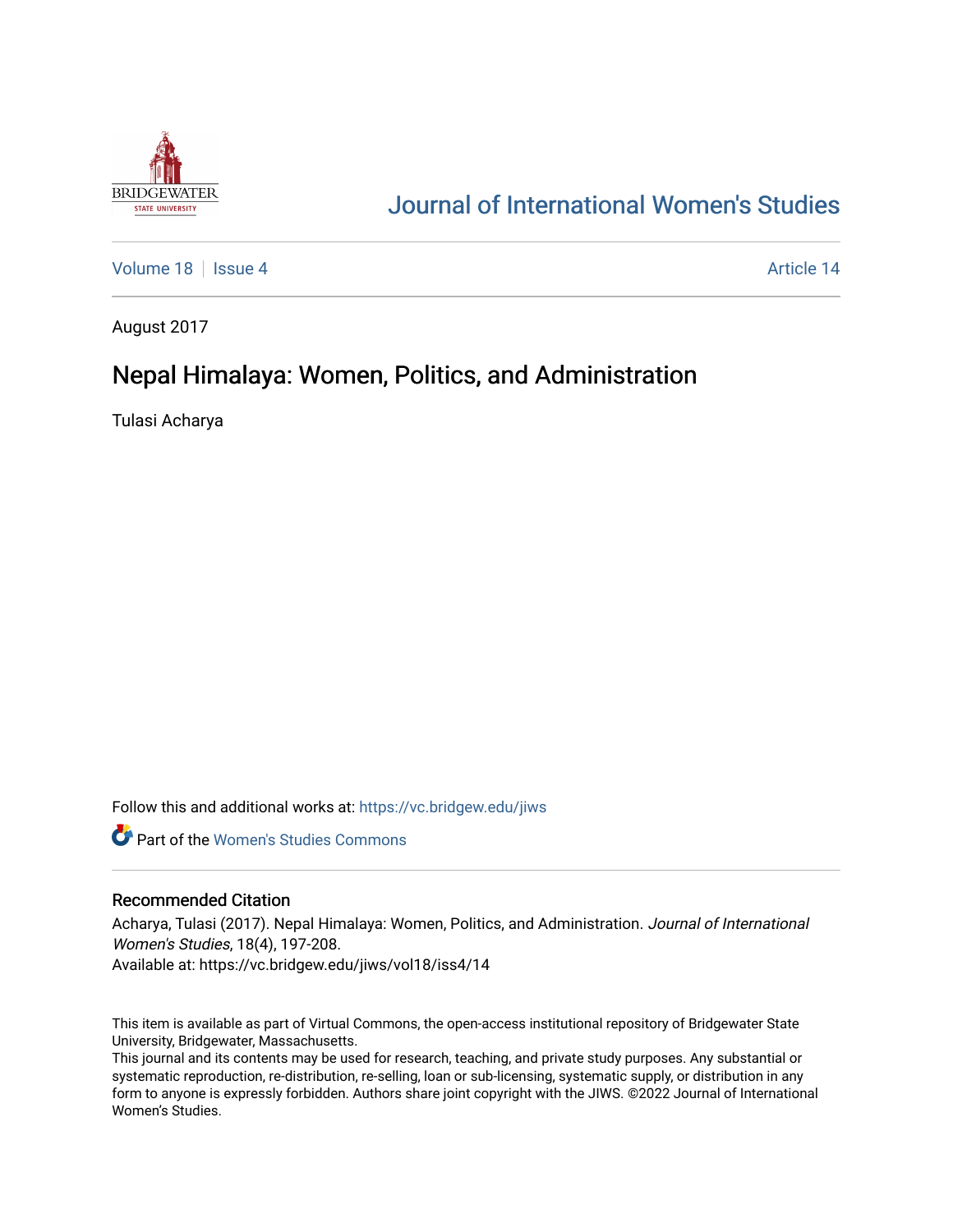#### Acharya: Nepal Himalaya: Women, Politics, and Administration

This journal and its contents may be used for research, teaching and private study purposes. Any substantial or systematic reproduction, re-distribution, re-selling, loan or sub-licensing, systematic supply or distribution in any form to anyone is expressly forbidden. ©2017 Journal of International Women's Studies.

### **Nepal Himalaya: Women, Politics, and Administration**

By Tulasi Acharya<sup>[1](#page-1-0)</sup>

#### **Abstract**

The paper is a qualitative analysis of the status of women and women in politics and administration in Nepal Himalaya. The paper reviews data on women in civil service and in administrative levels. Looking at women in Nepali politics, policy on women, and women in administration, the paper highlights some social and cultural issues that have "othered" women as the "second sex." As the country is heading towards modernity, gender friendly approaches are being instituted. Although some data reflects the progress of women's status and their increasing political and administrative participation, the data is insufficient to predict if there is democratic gender practices in political and administrative levels. The political and administrative culture of Nepal Himalaya can be changed only by promoting gender practices and by deconstructing gender images in administrative culture. This is possible through a representative bureaucracy and an enforcement of democratic policies. The paper will discuss the social constructionist view of policy, gender, and culture and how the deconstruction of gender images help women better their administrative positions.

*Keywords:* Politics, Policy, Administration, Culture, Women, Nepal, Democracy, Social Construction

#### **Introduction**

l

The Maoist movement (1996-2006) in Nepal has somehow empowered Nepali women. The empowerment is associated with "recruiting women in the military (Yami 2006), inculcating in them the sense of women's rights, providing them with some vocational training, and enabling them to self-think and to contemplate the situation of women who lagged behind in the community. When the Maoists entered the mainstream of Nepali politics with the 12 Points Agreement, women's participation in political and bureaucratic levels has increased. This increment is a result of Maoists' agendas of representing women, the poor, and the uneducated people in the election of the constitutional assembly. In the context of Nepal, the poor, the marginalized, and the uneducated people tend to be women. Thus, women's participation in a political and bureaucratic level rose. Compared to the constitutional provision of at least 5% of women candidates in each election reached 33% of reservation for women at all levels of government (Aryal 2000). This is an indicator of development and modernity of Nepal Himalaya.

Different political movements have occurred since the unification of Nepal. They are the Anglo-Nepal war (1814-1816), Rana Regime (1846-1951), Panchayati System (1962-1990), the reestablishment of democracy (1996), and the establishment of democratic republic (2008). Now the modernity of Nepal Himalaya can be observed in terms of women's participation in politics

<span id="page-1-0"></span><sup>1</sup> Public Administration, College for Design and Social Inquiry, FAU. Author for correspondence: 4553 Rainer Way NW, Acworth, GA, 30101. Email: tacharya@fau.edu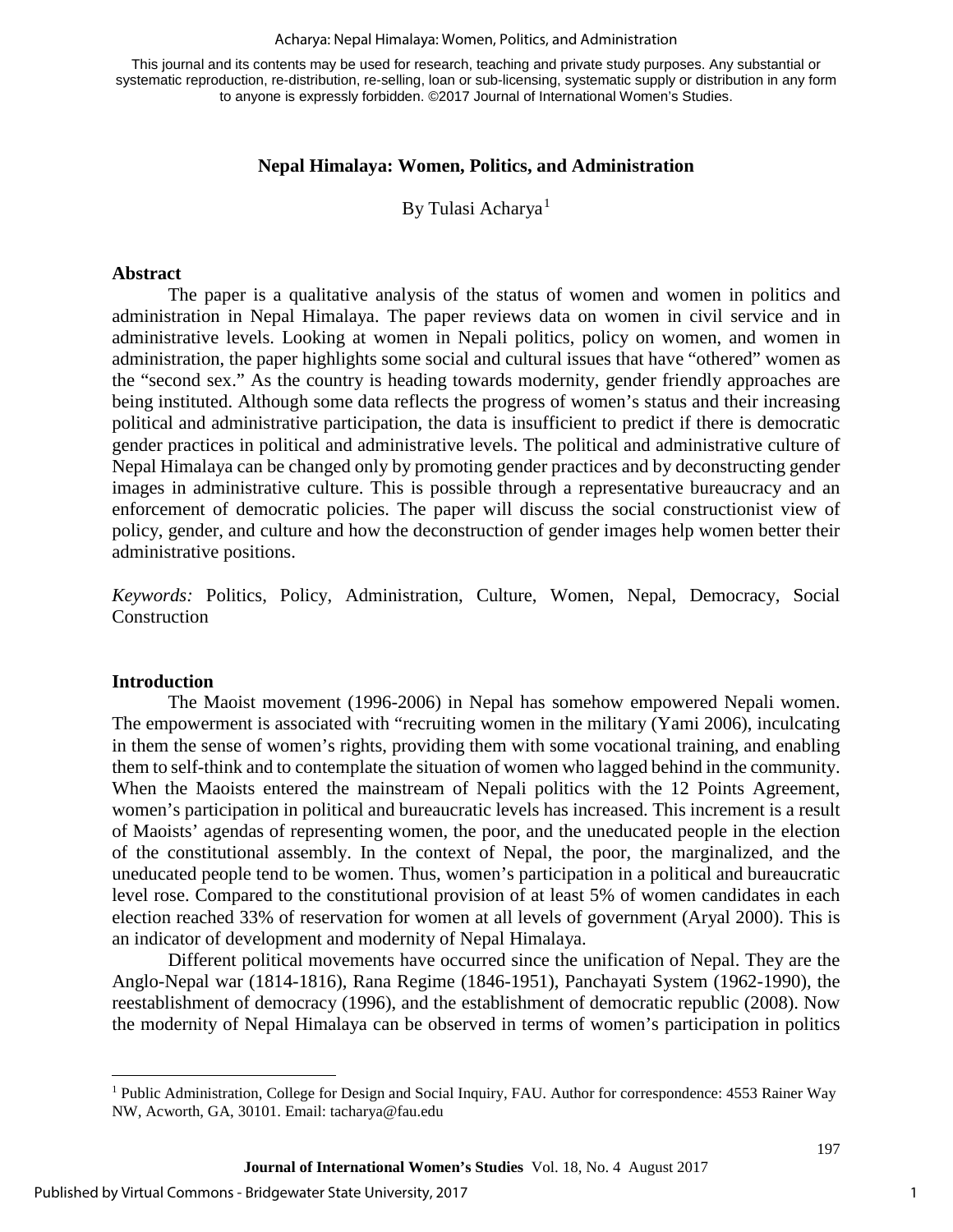and administration. We see some changes in the governance, policies, and programs for women in both state and local levels (Aryal 2000).

Despite these improvements regarding the role of women in every political movement, women's participation in politics, administration, and bureaucracy is disheartening. For example, the first constitutional assembly election (2008) had only 367 women out of 3970 candidates who ran in district election (Bhattarai and Budd, 2008), although it has been previously stated that the constituent assembly election (2008) came out to be the most representative governing body of "gender, caste, ethnicity, religious, and religious diversity" (Bhattarai and Budd, 2008, p. 77). Women's participation in major governing bodies is very low. To make the administrative culture and bureaucracy of Nepal more democratic, the number of women should be equal to men in the executive, judiciary, and legislative body of the government. Those who stay on top of the bureaucratic hierarchy are male, basically upper caste male, who are deemed rich, educated, and privileged. On the other hand, the number of women working at a higher administrative level is very low because women are deemed to be less rational, less educated, and not "men." These taken-for-granted tags as cultural production of the society are seldom questioned. As a result, Nepali bureaucracy and policy design reflect socially constructed views, jeopardizing women's empowerment.

In this paper, I will discuss social construction of policy and culture in context to analyze the status of Nepali women and their position in politics and administration. As a counter argument, I have underscored some progress of women's political and administrative status compared to the past. Finally, I will interpret the replicated data received from private and public reports with the help of the secondary data by using the interpretive method (i.e. social constructionism) to reach a conclusion.

### **Social Constructionism: Definition and Application**

The way they view the world is socially constructed (Berger and Luckmann 1966) in which subjective meaning is attached. The perception of the world is shaped by the societal norms and values. Society is bureaucratic (Hummel, 2008), and it is hegemonic that shapes one's rationality, knowledge, and politics. Social construction is hegemonic (Ingram & Snider, 2007). We treat the world the way we view it. The perception and treatment of the world are correlated. The way men view women might be different from the way women view men, and so is the perception that exists between the "abled" and "disabled," "rich" and "poor," and the "privileged" and the "marginalized." The role of actors in policy design is shaped by how they view the world. In policy formulation and implementation, the socially constructed hegemonic power plays a crucial role in shaping, forming, and implementing policy. Even in the process of defining policy problems and solving them, the normative/societal values guide the actors, and the social reality multiplies with multiple truths. Coming to a particular solution of the policy problem is possible by recognizing the socially constructed hegemonic power play. The hegemonic power play occurs between the actors involved in policy design. Socially constructed views are inextricable, complex, multiple, and hegemonic. The power play gives the actors involved in policy design a platform to discuss and execute the policy through multiple interventions and many layers of communication.

The way the policymakers view the world is socially constructed, and this is reflected in policy design. Ingram, Schneider, & Deleon (2007) write: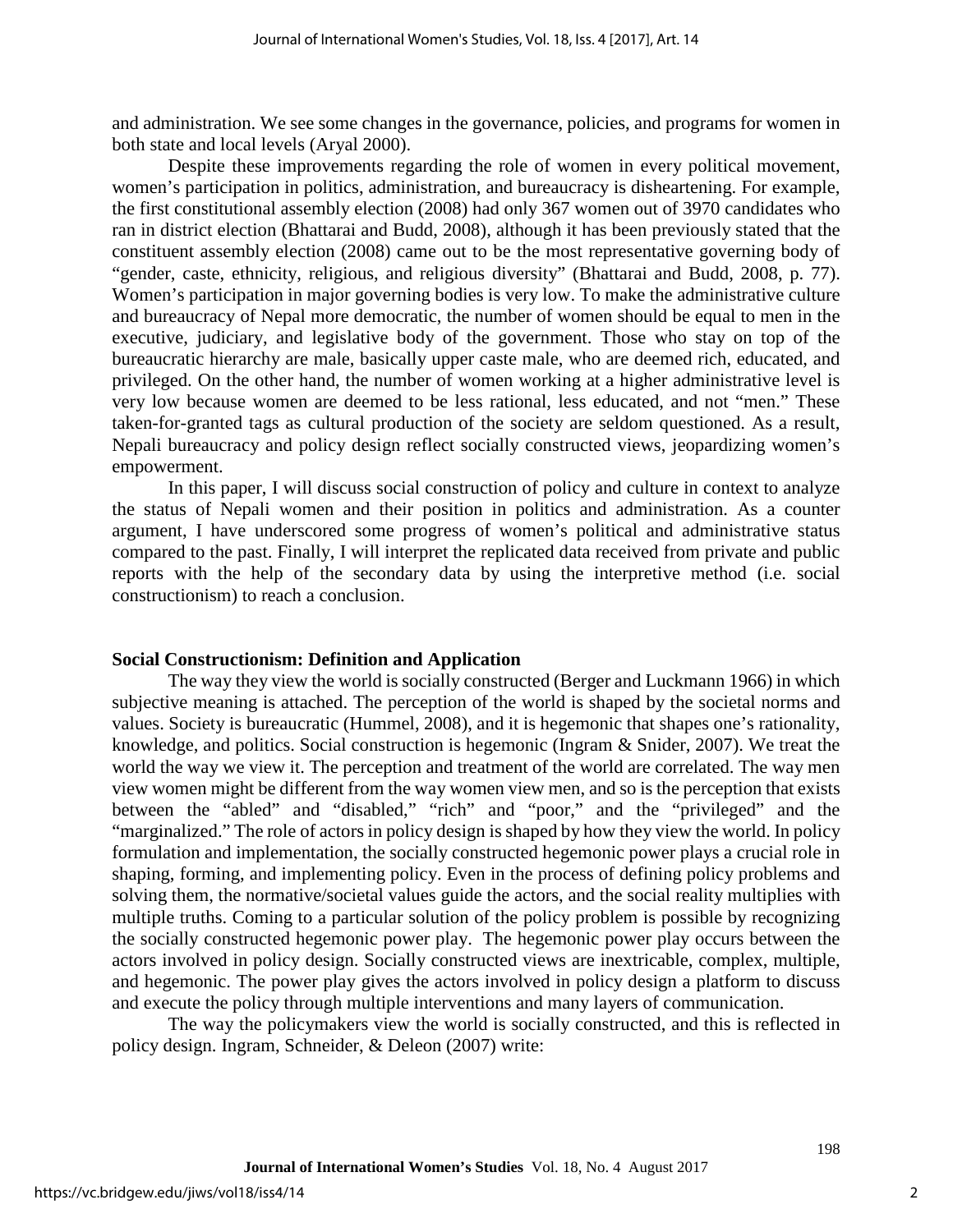*The incorporation of social construction of target populations as part of policy design helps explain why public policy, which can have such a positive effect on society, sometimes—and often deliberately—fails in its nominal purposes, fails to solve important public problems, perpetuates injustice, fails to support democratic institutions, and produces unequal citizenship (p. 93).* 

The social constructions are hegemonic, meaning the "taken for granted" takes place without being questioned, and this leads to the marginalization of the disabled in the way they are perceived. The taken for granted issues are never questioned regarding the true conditions of the marginalized people. Policymakers sometimes view the social constructions as a natural condition and seldom questioned them (Ingram, 1997).

People with resources have access to policy making agendas and the ones who are deemed deviants fall behind the policy agendas (Ingram, Schneider, & Deleon, 2007). Ingram, Schneider, & Deleon (2007) write, "Widows, orphans, the mentally handicapped, families in poverty, the homeless, and many other categories of unfortunates" lack political power that "sharply curtails their receipt of benefits" (Ingram, Schneider, & Deleon, 2007, p. 103). Regarding the social construction in general, Schneider and Ingram (1993) write, "These myths become inculcated in the culture embodied in policies so that their authenticity is unquestioned, and they are accepted as fact" (p. 107). In other word, policies reflect the way the world is viewed without being questioned.

#### **Patriarchal Administrative Culture: A Feminist/Social Constructivist's View**

Women in Nepal Himalaya have low participation in administration. This speaks to gender images in the administration. Speaking of gender in administration, Stivers in the American context (1993) writes:

The images of expertise, leadership, and virtue that mark defenses of administrative power contain dilemmas of gender…: It contributes to and is sustained by power relations in society at large that distribute resources on the basis of gender and affect people's life chances and their sense of themselves and their place in the world (p. 4).

Stivers separates public from domestic spheres of influence to show how methodical has been the exclusion of women from the public realm and the non-recognition of women's contributions in that realm. She writes, "… Both pervasively in theory and persistently in practice, the household has been viewed as the realm of women; and women's concern, when they evolve around their domestic responsibilities, have been seen as private—not political—by definition (Stivers, 1993, p. 5). The social roles have been gender typed (Stivers, 1993). The idea "cult of true womanhood" (Stivers, 1993) implies women's womanhood associated with her ability to bear a child, be sexually active, work in the kitchen, and look after the kids. If the woman fails to perform those activities, she loses her womanhood. Stivers (1993) writes that domestic issues must be treated as public, which underpins government's relationship to the culture, and the public relationship to the private. These are the gender images reflected in bureaucracy.

Bem (1994) outlines three fundamental assumptions that shape our cultural understandings of male and female. The assumptions are "androcentric," "gender polarization," and "biological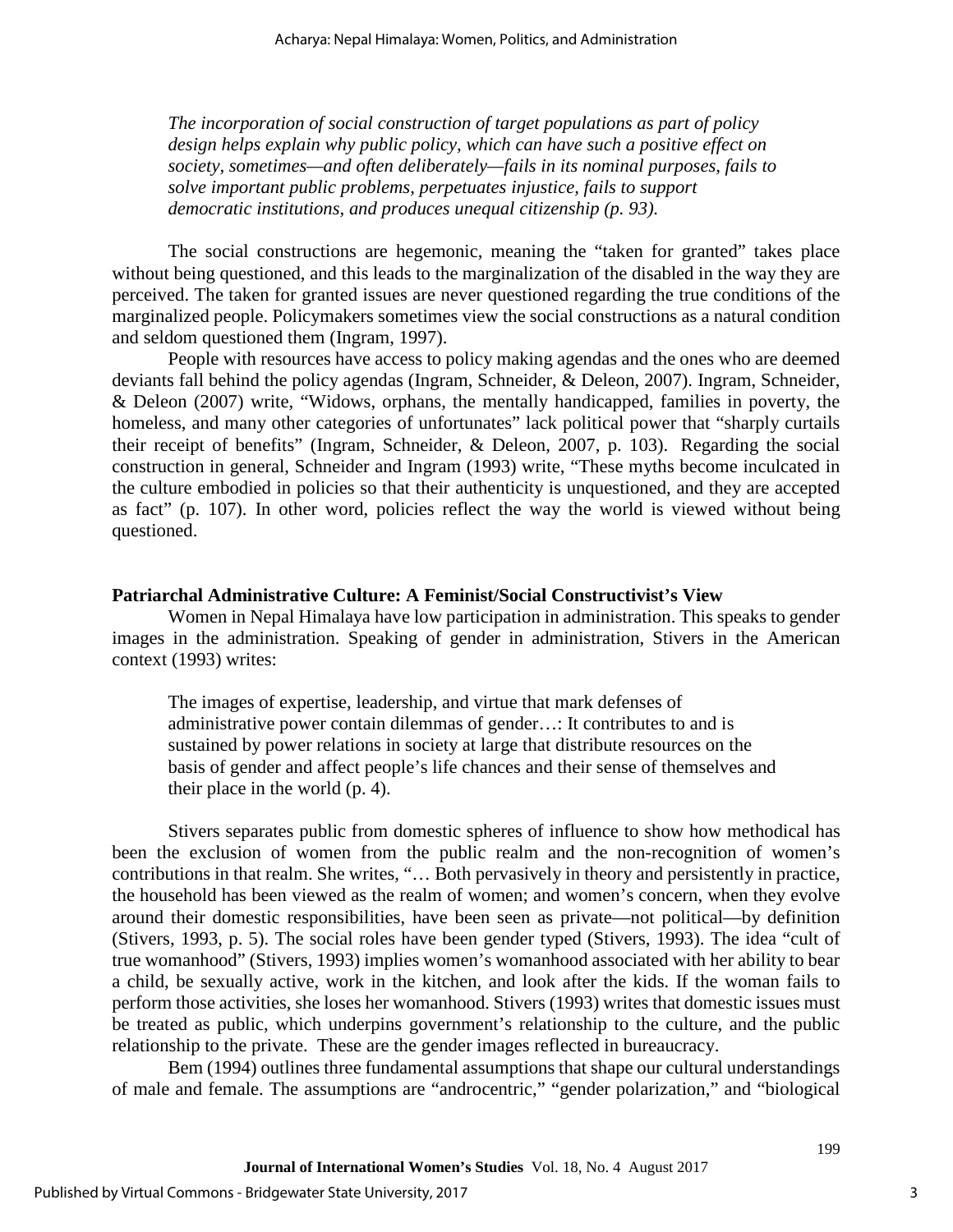essentialism." The androcentric assumption places male at the center. The gender polarization reinforces the idea that male and female are different, and the last one emphasizes the biological essentialism (Bem, 1994).

In the context of Nepal, these assumptions are crucial to see the cultural understanding of male and female. There are religious and cultural factors to place male at the center. Previously, Nepal was a Hindu kingdom (Nepal Constitution, 1990). With the end of monarchy and the establishment of a "democratic republic" in 2008, Nepal became a secular country. However, the majority of people in Nepal are still Hindu (Census Bureau of Nepal, 2010) and the people's cultural and social practices are influenced by Hindu philosophy and literature. Hindu religious texts and literature reinforce androcentric perceptions in society.

Hindu religion reflects that fasting in the name of a husband or future husband is fulfilling the wishes of Nepali women. In *Swastani Bratkatha,* pure stories of fasting (*Swastani Bratkatha*, 2010) Goma, a female character, worships on fasting an imaginary Lord Siva, a male character to appease him so she would find a good husband in the future despite her trials and tribulations. Even today, the majority of women (educated or uneducated) read *Swastani Bratkatha* for a month and do some fasting at times worshipping an imaginary Lord Shiva *ling*, penis in the name of their husband's health and longevity, or to find a better future husband. Thus, such practices have become a culture.

Hindu religious texts and their interpretations underscore the portrayal of male figures in Nepali women's minds. Such deep seated feelings rooted in Nepali women's psyche are strong examples of how their modes of life are shaped by religious texts that have influenced even the cultural, social, and bureaucratic institutions. In these institutions, male is in the center, always on top, controlling and governing the institution. Mackinnon (2006) writes, "Men have become knowers, mind; women have been to-be-known,' matter, that which is to be controlled and subdued, the acted upon. Of course, this is the social matter; we live in society, not in the natural world" (p. 261). In Nepali society, even today women consider it their duty to obey their men, and to comply with their duty is what they think. As Stivers (1993) would say this is the "cult of womanhood." This is one of the challenges Nepali women are coping with in their social, political, and administrative life.

This Hindu literature highlights the "cult of womanhood" assigning them their duty that has a lot to do with pleasing male figures in order to receive something good, useful, and generous. Women's success is portrayed through rigorous trials and tribulations. This portrayal has created Nepali women's moods and motivations, putting many Nepali women in a state of psychological dependence on men. Christ (2006) writes, "Religions centered on the worship of a male god create "moods" and "motivations" that keep women in a state of psychological dependence on men and male authority, while at the same time legitimating the political and social authority of fathers and sons in the institutional society (p. 212). Here "mood" means "a psychological attitude, such as awe, trust, and respect, while a 'motivation' is the social and political trajectory created by a mood that transforms mythos into ethos, symbol system into political reality" (p. 211). Religions and religious texts have such a "compelling hold on deep psyches" (p. 211) of so many Nepali women that have hardly allowed Nepali women to move freely.

A father is projected as a savior of the family as reflected in Hindu literature. A mother indoctrinates her daughter the same way she was indoctrinated with some rules of do's and don'ts. Sometimes, the husband dominating his wife represents what Christ (2006) would say "God 'himself." Thus, the patriarchal ethos in Hindu religious literature is reflected in cultural and bureaucratic institutions of Nepal. In a different context, Christ (2006) writes that religion has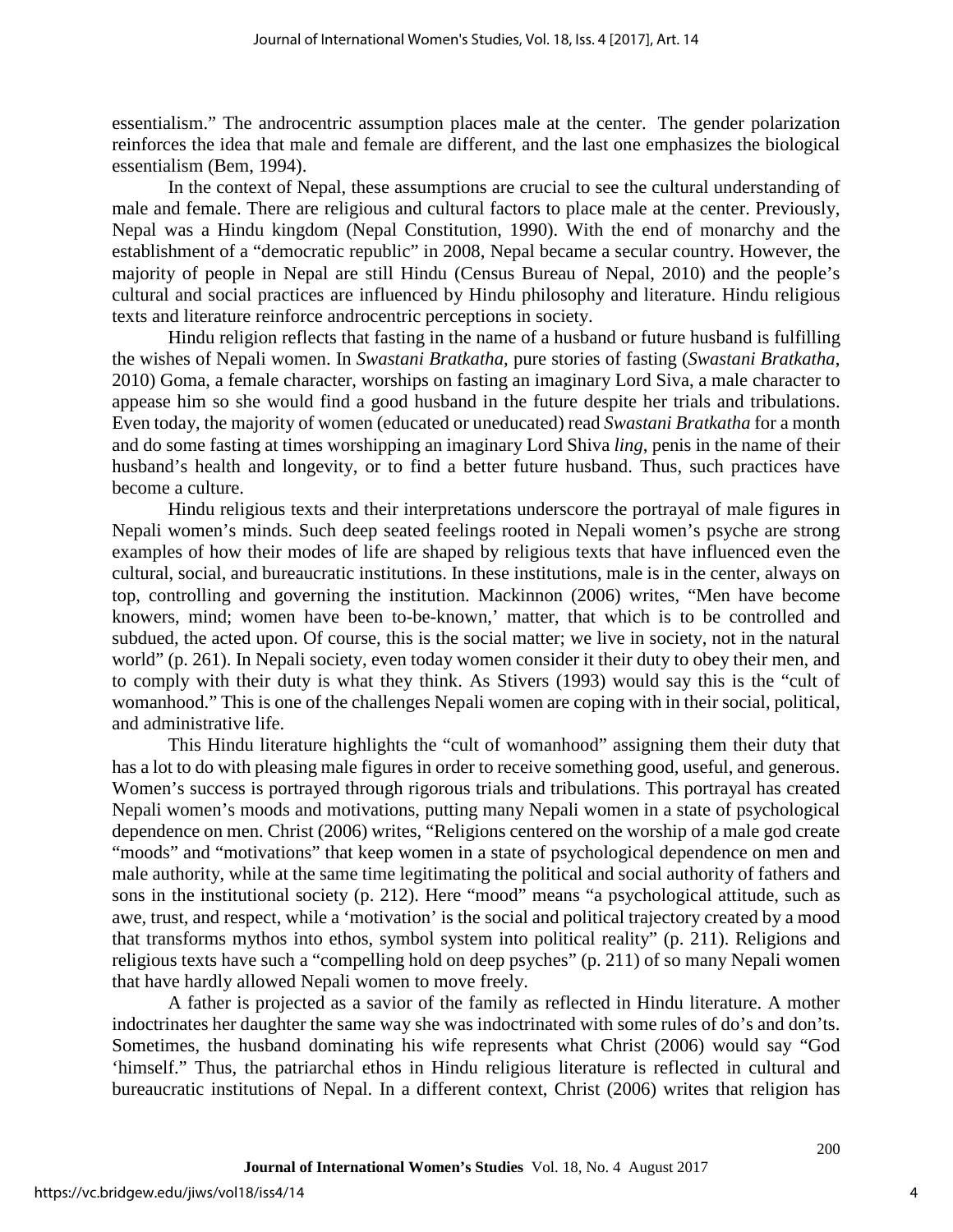"engendered powerful, pervasive, and long-lasting moods and motivations of devaluation of female power, denigration of the female body, distrust of female will, and denial of the women's bonds and heritage" (p. 218). In the context of Nepal, religious and cultural institutions define norms, habits, and symbols for women, which define women's roles and their conditions in society, politics, and all bureaucratic institutions. Thus, women are discriminated in their political, institutional, and administrative lives. This type of discrimination in cultural and bureaucratic institutions can be associated with the concept that Young (2006) would call structural oppression. Young (2006) writes:

In this extended structural sense, oppression refers to the vast and deep injustices some groups suffer as a consequence of often unconscious assumptions and reactions of well- meaning people in ordinary interactions, media, and cultural stereotypes…we cannot eliminate this structural oppression by getting rid of the rulers or by making some new laws, because oppressions are systematically reproduced in major economic, political and cultural institutions" (p. 4).

The oppression of Nepali women is structural and it is prevalent in a political and administrative level. Although Young (2006) discusses "five faces of oppression" in her own context, such as "exploitation," "marginalization," "powerlessness," "cultural imperialism," and "violence," these major faces of oppression can be seen in Nepal's cultural and bureaucratic institutions. Women's job is limited to kitchen chores, and Hindu religious and cultural practices have cemented the idea of the female being males' caretakers, by providing "children with emotional care" and men "with sexual satisfaction." Powerlessness of Nepali women is an upshot of Nepali social institutions, which are firmly grounded in Hindu religious and cultural practices. Associating female body with purity, deeming premarital sex as sin, males restrict women's mobility and control their sexuality. As a result, a number of undesirable social practices take place, such as "female seclusion and Purdah, child marriages, and mob rapes of women during times of social upheaval" (Acharya, 2009). On top of that, the prevalence of a caste system doubly suppresses women if a woman is of a "lower caste." Thus, the chances for a lower caste women to reach top positions in a political and administrative level is unlikely to happen.

Religious and cultural understanding of women has unintentionally influenced the administrative and political culture of Nepal. Jamil and Dangal (2009) compare the demographic compositions of Nepalese bureaucracy and discuss the administrative culture in Nepal. They highlight the values and norms dominant among Nepali bureaucrats within the bureaucracy. They conclude that the administrative culture in Nepal is gender, religion, and caste biased. They write, "The administrative culture is guided more by particularism than universalism, by ascription than achievement, by rule-orientation than result orientation, and by authoritarian than participatory values" (p. 193). The administrative and political culture favors men as it highlights the men's role as a ruler, provider, and what MacKinnon (2006) would call "knower." Thus Nepali culture places men in the center in any social, political, and institutional life, and women are always marginalized as women are allowed limited freedom. Until the androcentric culture is replaced, it is not easy to see women in Nepal bureaucracy. Changing the current cultural images reflected in Nepali administrative culture is crucial to address the condition of women in bureaucracy.

### **Policy Mismatch: Socially Constructed Programs and Policies for Women in Nepal**

The Tenth Plan of national policy on WID/GAD adopts the policy of mainstreaming gender, reducing gender inequality, empowering women, and recognizing gender equality as key indicators of poverty analysis. However, we do not see the effectiveness of the program. ADB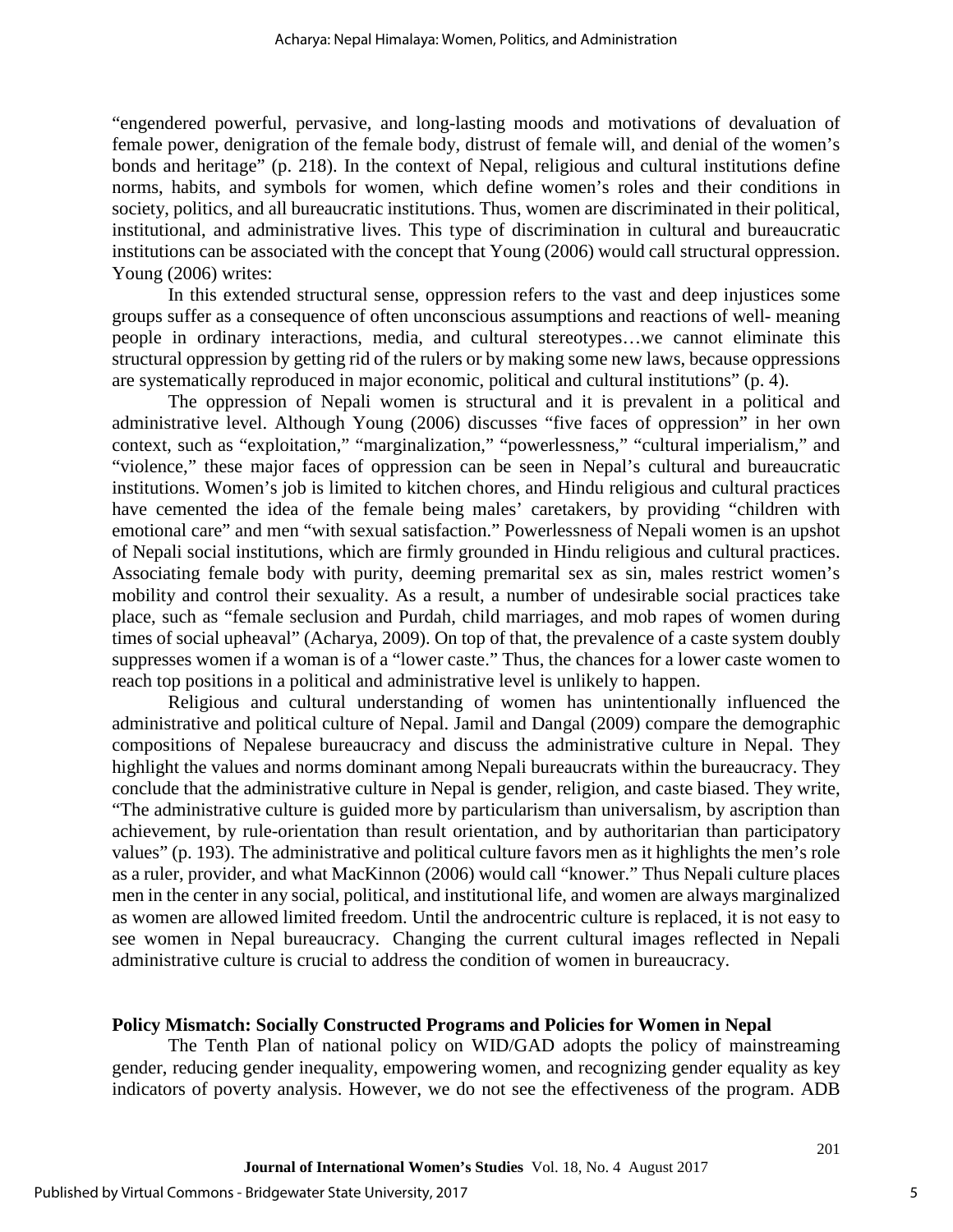Nepal Fact Sheet (2009) reports that Nepal's own economic policy never brought a change in women's lives. Even the laws made for women discriminate against women (Acharya 2009). The policies and programs made for women's education do not address the issues effectively. However, there are/were many women's associations that actively engaged in empowering women. One of many is All Nepal Women's Association (ANWA) that organized women from all walks of life, held conferences, focused on equal rights in all sectors, formulated a 14-point program of action called "ANWA Campaign for Five Years," and pressurized the government for increasing women's participation in policy making bodies (Aryal, 2000).

Looking at the gender issues and women's rights incorporated in the interim constitution (2007), we see many changes in support of women's empowerment. The constitution discusses the "conferring citizenship to child if father and mother are Nepali," no sex discrimination, employment and social security rights, women's rights, right to social justice, right against exploitation, and equality between men and women (Interim Constitution of Nepal, 2007). The 2005 amendment of the Civil Service Act includes a provision of formulating positive policies on women in government service without restricting any age bar for those who want to apply for positions advertised by the Public Service Commissions (Civil Service Act, 2005). Some of the Millennium Project interventions included in the gender model are helping girls work through vocational training programs and school work programs, encouraging political participation, ending violence against women through awareness programs, helplines, and short-term housing and gender sensitization programs for elected politicians, judges, bureaucrats, and police, and strengthening the ministry of women, children, and social welfare and Gender Focal Points (GON/UNDP, 2006).

The governance for women has not adopted representative bureaucracy in an administrative level. Women's political participation and representation have increased, but not in executive positions. Although some reports (Aryal, 2000; Hosni & Lundberg, 2005; and Tamang, 2009) show that women's representation in politics and government administration is increasing for example, 3 percent in 1978 to 3.5 percent in 1997 to 6.4 percent in 2000—the participation of Nepalese women on top levels in the bodies of government and public administration is negligible.

Although there are some facilities for women in terms of age entry in public administration that is 40 for women and 35 for men, it does not seem to be more encouraging for women because of the various influencing religious and cultural factors, and the explicit and implicit practices of "gender images" (Stivers, 1993) in which women are considered as a "second sex." These socially constructed gender images are taken for granted and never questioned. Even in policy making, policy makers' view and perception are socially constructed (Ingram, Schneider, & Deleon, 2007), and that is reflected in policy design. Thus, males in administrative levels remain hegemonic, not only because of them being a male figure, but also because of the socially constructed gender images that keep men on top and women at the bottom. Regarding the social construction in general, Schneider and Ingram (1993) write, "These myths become inculcated in the culture embodied in policies so that their authenticity is unquestioned, and they are accepted as fact" (p. 107).

## **People's War, an Opportunity for Women's Participation in Politics: Questioning Social Construction**

When the Maoist revolution in Nepal began in 1996, many women were recruited in the Maoists' battalion. The women were actively involved. They were guided mostly by the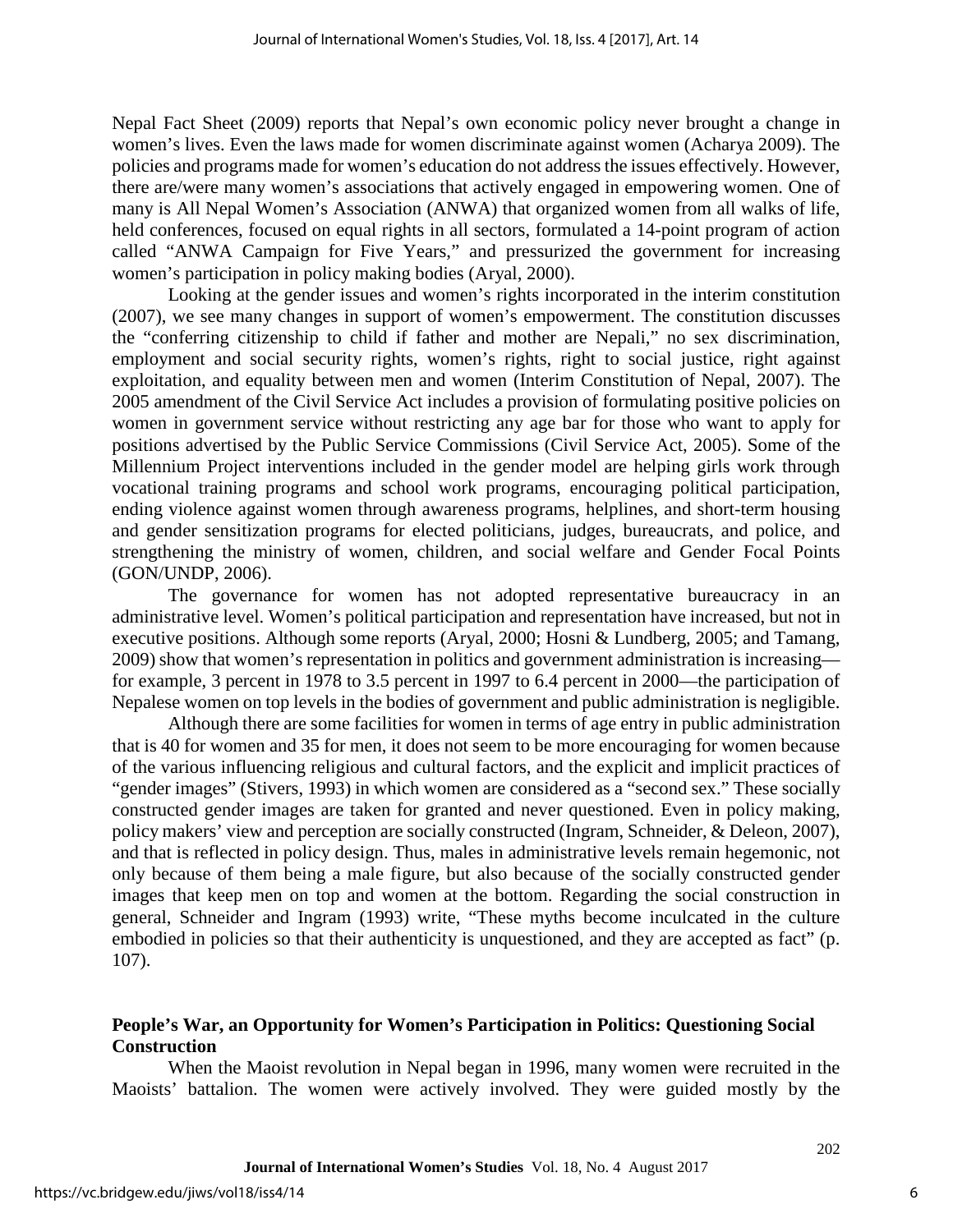communist ideology. Women comprised anywhere between thirty to forty percent of the Maoists cadres (Sharma and Prasain, 2004).They had assumed roles "ranging from nurses, messengers, and organizers to fully-fledged guerrilla fighters" (Sharma and Prasain 2004, p. 152). They were revolutionary, and they advocated their rights for women, especially working class women, as well as women from different races, castes, ethnicities, languages, cultures, tribes, and religions. They advocated the secular society rather than to be dogmatic in Hindu religion and Hindu religious beliefs. It was the historical achievements of the PW (People's War) that made a big leap in women's lives (Yami, 2006). Women joined all the fronts: the Party, United Front, and the People's Liberation Army (PLA), the three instruments of revolution. Women became professional revolutionaries by joining PLA, militias, and production brigades. They became policy makers; they worked as couriers, organizers, as barefoot health workers, and as radio anchors (Yami, 2006). For the first time, they were taught to target the feudal state apparatus as an instrument of class and gender oppression. For the first time, they were taught to fight for a new democracy. Women mobilized themselves actively in villages where women were victims of a patriarchal society, superstitious beliefs, and social stigmata.

Women's entry into militarism was an empowering factor in the lives of Nepali women. Women's militarism helped improve their social and class position. Nepali women's entry in militarism was the growth of revolutionary awareness, militant nationalism, and feminism. They started challenging the "basic structure and tradition ideology" of Nepali society. This movement further gave the impetus to feminism and look for the agencies in women themselves.

Another positive leap on the part of Nepali women was their presence in the parliament rose quickly after the end of the Civil war, followed by the election for the Constituent Assembly on  $10<sup>th</sup>$  of April 2008. In all kinds of voting system including proportional one, the number of Nepali women representatives in the parliament rose to 32.8 %, which was an immense progress compared to 5.8% in 1999. Half of the total candidates participated in the election were women (Bhattarai & Budd, 2008). Bhattarai and Budd (2008) write, "One third of the representatives elected were women, thereby making Nepal the region's leader in female representation overnight" (p. 77).

Nepali women's participation in major political movements in the history of Nepal has made them politically, socially, and culturally aware. Their active participation helped them challenge the social, cultural, and religious practices that stigmatized Nepali women for ages. The Maoist movement in Nepal can be a major political movement to fight for the rights of women from different strata of society and to empower women in different fields. However, a question still remains; has the Maoist movement really brought a change in political and administrative culture of Nepal?

In the recent election for constitutional assembly in 2013, the women's participation was still low though it was increasing compared to the previous participation. The number of female candidates in direct electoral system was 10.89% and 49.41 in proportional electoral system (Constitutional Assembly of Nepal, 2013). In the Constitutional Assembly Election (2013), only 172 women have been elected for the constitutional assembly out of 601 members, which is less than one third of the total number (Constitutional Assembly of Nepal, 2013). This shows that women's participation in the politics is very minimal although the participation compared to the past seems progressive. For the nation to flourish, women's active participation on top positions in bureaucracy is very essential and this is possible only by empowering women in their political lives, by breaking the social and cultural citadel.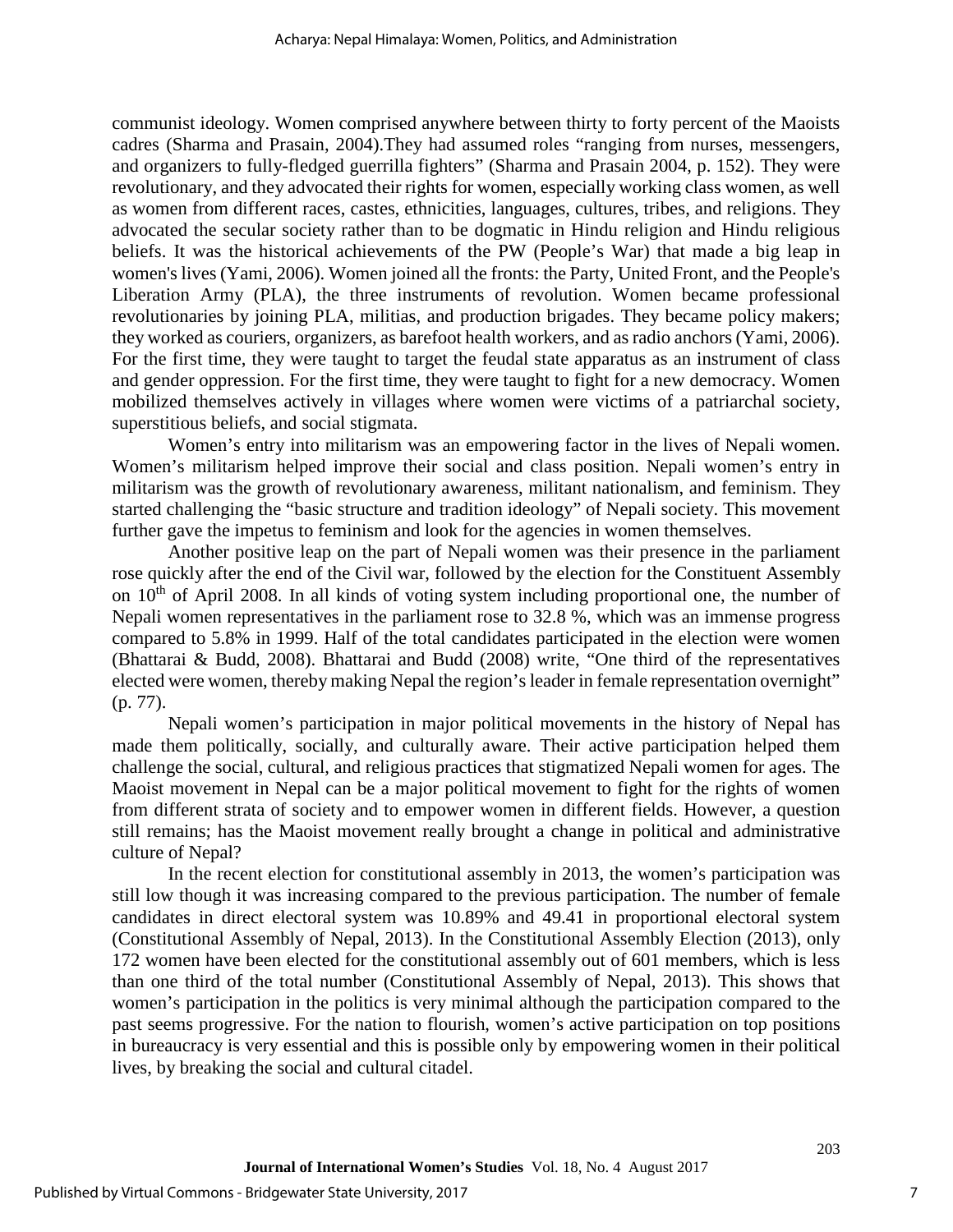It is because of those social and cultural values that place only males in the center, women's number in bureaucratic level is very low. Many researchers (Momen, 2013; Tamang, 2009; Acharya, 2009) have shown that the participation of women in politics and their access to the positions of power are restricted for many reasons. The report (The Hindustan Times, 2008) writes that the first historic constitutional assembly in Nepal could not get the proportional representation, including women, dalits, and poor women. The report says that even if they wanted to nominate 50% of women contestants, they could not do so or they chose a female candidate who is weak to the rival candidate so she would lose the election. Women have sole responsibility for household maintenance and child care activities. Women cope with political nepotism that favors men, especially upper caste male. Momen (2013) writes, "Political parties in Nepal could not include a good number of women in the parliamentary election which is a threat to equal participation in election" (p. 109). Nepal's politics and administration is dominated by males, that also by upper caste males and they are ruling the nation in a hierarchical thinking that does not emphasize the equal participation of women in Nepal's politics and administration.

## **Gender Proportion in Government and Administrative Level: The Reality of Social Construction in Practice**

Looking at the data of men and women officials working for government in many sectors and in an administrative level, it is clear that women's participation is minimal although there are many policies and programs that are in favor of women's empowerment. The Table I and II below show a clear picture of gender participation in government levels and administrative levels.

| <b>Gazetted Officers</b> |       | Non-Gazetted and classless<br>employees |       |         |
|--------------------------|-------|-----------------------------------------|-------|---------|
| Class                    | Men % | Women %                                 | Men % | Women % |
| Special                  | 96.97 | 3.03                                    |       |         |
| First                    | 96.96 | 3.04                                    | 87.98 | 12.02   |
| Second                   | 95.72 | 4.28                                    | 84.93 | 15.07   |
| Third                    | 92.38 | 7.62                                    | 96.05 | 3.95    |
| Fourth                   |       |                                         | 93.39 | 6.61    |
| Classless employees      |       |                                         | 93.39 | 6.61    |

## **Table I. Source: Civil Service Book Keeping, 2014**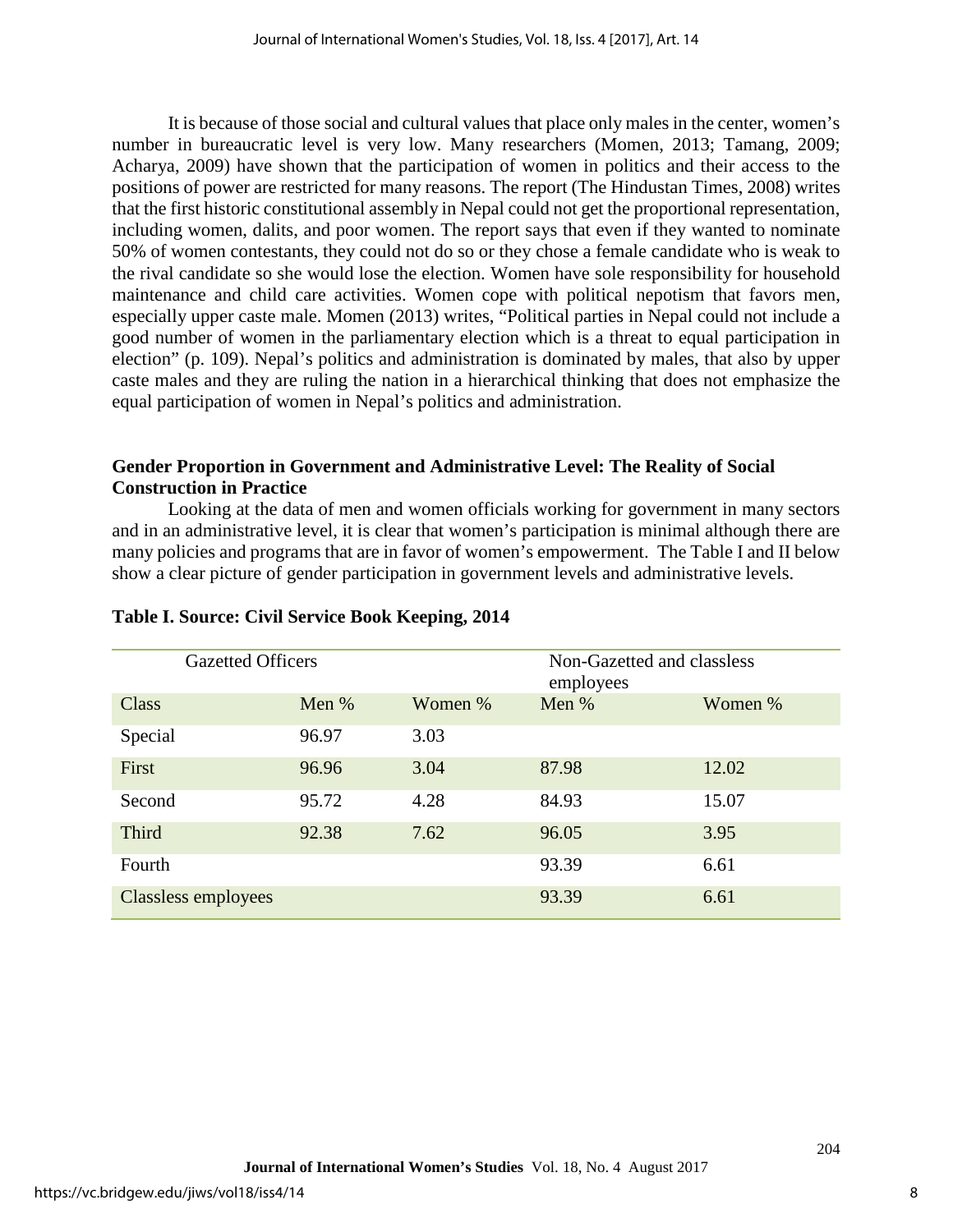

The number of men and women working in the administrative sector:

## **Table II. Source: Civil Service Book Keeping, 2014**

|             |        | Gender Civil Service Administrative sector |
|-------------|--------|--------------------------------------------|
| Men         | 69,896 | 37,900                                     |
| Women 8,731 |        | 2,734                                      |



Table I and II show that the participation of women in the upper administrative level is very low. Since the women's participation in public service is minimal, it is natural that women's access to policymaking is a lot less too. Although Civil Service law has explained and encouraged

9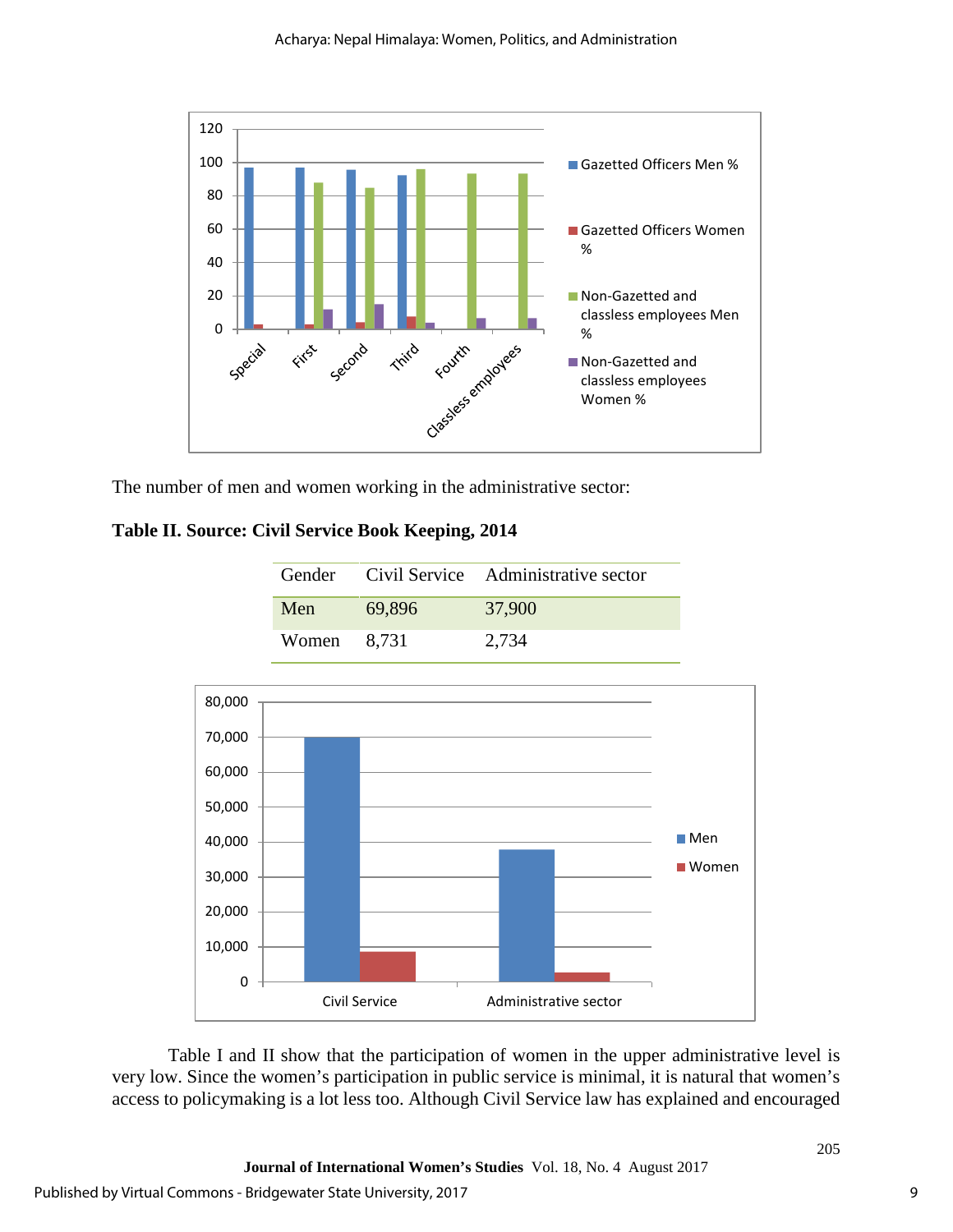women's participation by providing 45% quotas to women, the women's participation in administrative level is minimal. The interim constitution of Nepal 2008 has also encouraged the empowerment of women making the participation of women very inclusive. However, according to the latest data from Civil Service Book Keeping 2014, out of the total civil employees, the number of men is 66 thousand 7 hundred and 51, whereas the women's number is 10 thousand 2 hundred and 54 only. This makes clear that the number of women in administrative level is lagging far behind that of men. Similarly, looking at the data by gender, the number of men as Gazetted officers is 93% and women's is 7%. In the upper administrative level, the number of women is very low. This low participation of women in the administrative level is the result of weak policy on women and empowerment, less involvement of women in politics, and the prevalence of patriarchal values in Nepali society. Thus, the policy made in an administrative level cannot be 100 percent democratic due to the fact that the bureaucracy in Nepal is patriarchal. The increase of women's participation in an administrative level cannot be ignored. However, this participation is very minimal in terms of the nation's progress and democratic practices. What is the reason behind less participation of women in many sectors and administrative levels in the context of Nepal? Only the higher caste Hindus have been privileged, and women, poor, and lower caste people are marginalized. Askvik, Jamil, and Dhakal (2011) emphasize that the caste and religion play an important role in Nepal. They write that highest percent of the population working in higher positions in the civil service was occupied by upper caste males. Again, the same social, religious, and cultural factors play a crucial role to prevent women from having an equal participation in politics and administration. Borrowing the idea from Bem (1990) again, one of three fundamental assumptions have deeply shaped Nepali cultural understandings, i.e. a male is placed in the center. This notion of the male at the center has influenced the political and administrative culture of Nepal.

## **Conclusion: Need to Deconstruct the Social Construction of Gender**

To include all women from all socio economic background, and to advance the nation towards modernity, representative bureaucracy and democratic inclusiveness is evitable in the context of Nepal. Jamil and Dangal (2009) write, "A more representative bureaucracy poses less of a threat to a democratic system than a bureaucracy that represents particular class or social group" and it also builds and maintain public trust in government (p. 194). Representative bureaucracy incorporates social interaction in policy making (Jamil and Dangal 2009, 194). Nepali society is strongly patriarchal and highly hierarchical with dominant of male on top in bureaucratic level and women at the bottom of the social hierarchy, and if the women are "low caste," poor and uneducated, she is going to be at the lowest level of the hierarchy. This social system deeply rooted in Nepali culture has influenced bureaucrats' attitudes and perceptions "towards politics, political elites, and society in general" (Jamil and Dangal 2009, 195).

According to Jamil and Dangal (2009), a typical bureaucrat in Nepal is male. They write, "Male representation in the bureaucracy is around 90% or more." The cause of this they write is women's "low competence, confidence, gender inequality, and socio-cultural taboos concerning women's position in society" (Jamil and Dangal 2009, p. 200) and placing the male at the center. More than fifty percent of total population in Nepal, women have secondary status in the patriarchal Hindu culture. To make Nepal's bureaucracy more democratic and representative, women's participation is inevitable, and that is possible only through democratic bureaucracy, not othering women, by discouraging social and cultural values that others Nepali women,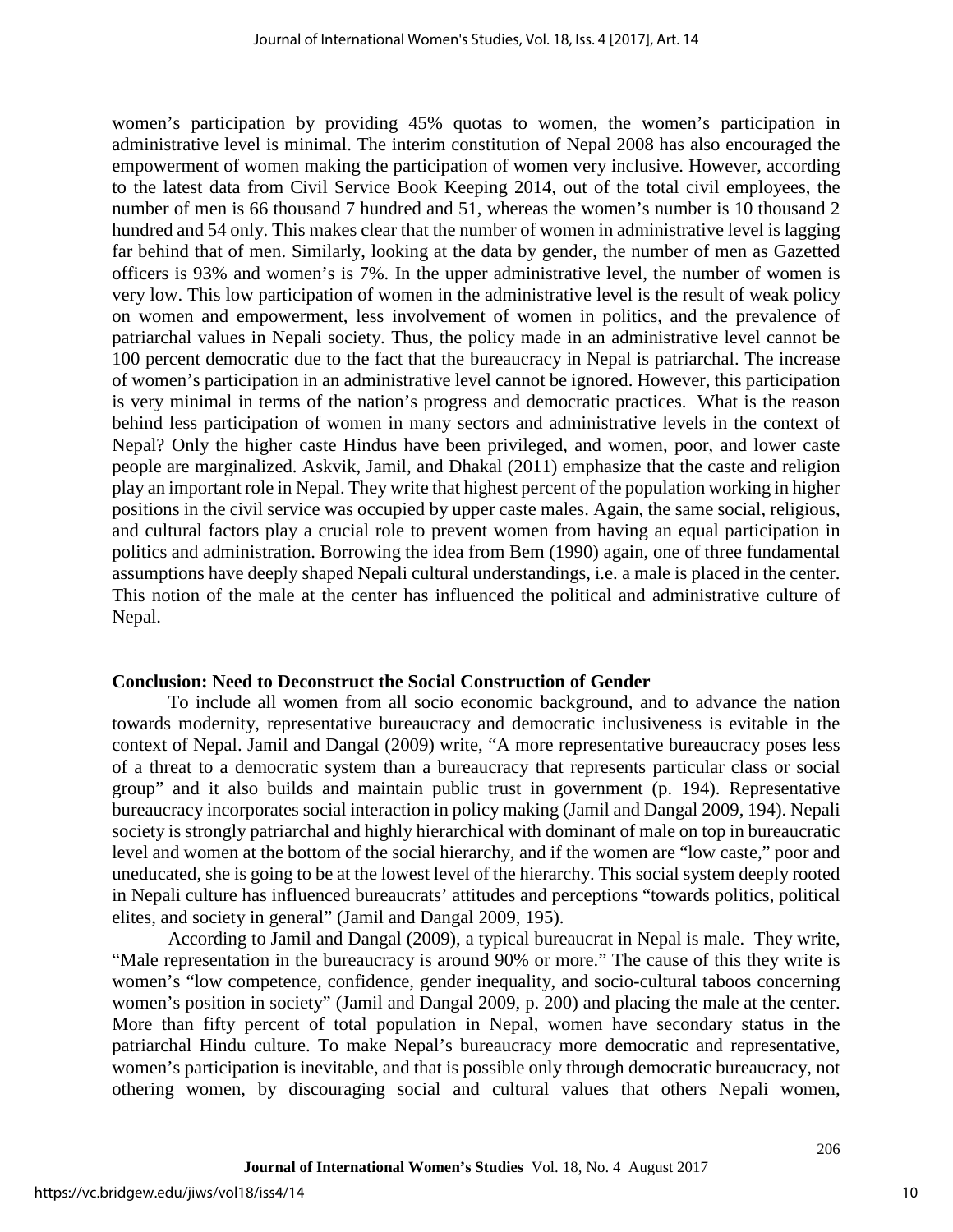encouraging women's political participation, and executing the programs, and deconstructing the gender images in administrative culture. The tendency of othering in Nepalese bureaucracy should be discouraged.